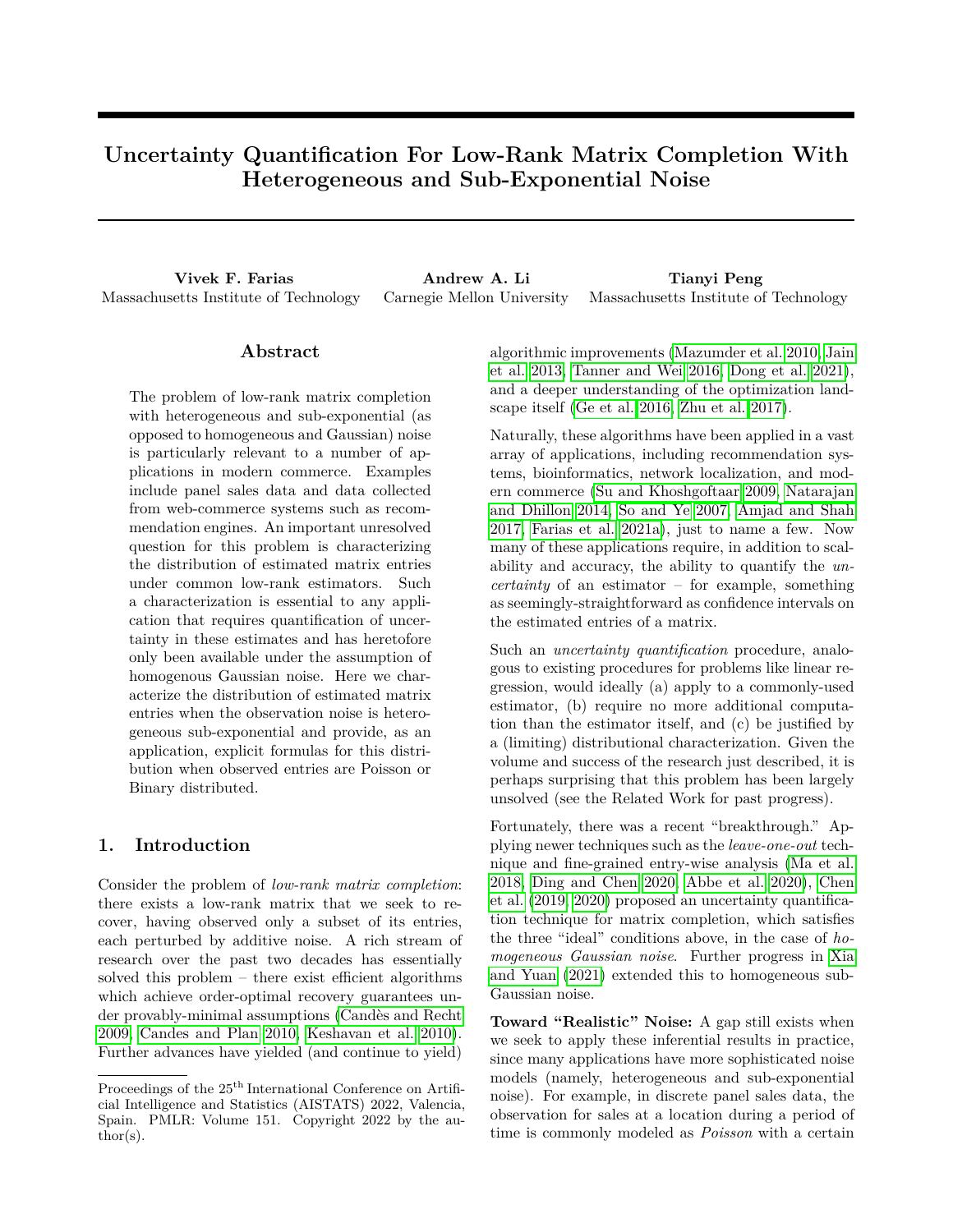| Noise Model | <b>Entry-wise Uncertainty</b>                                                           |
|-------------|-----------------------------------------------------------------------------------------|
| Gaussian    | $\sigma^2(u_i^{*2}+v_i^{*2})/p$                                                         |
| Poisson     | $M_{ij}^*(u_i^*\ u^*\ _3^3+v_j^*\ v^*\ _3^3)/p$                                         |
| Binary      | $M_{ij}^*(u_i^*\ u^*\ _3^3+v_i^*\ v^*\ _3^3-M_{ij}^*\ u^*\ _4^4-M_{ij}^*\ v^*\ _4^4)/p$ |

<span id="page-1-0"></span>Table 1: A comparison of uncertainty formulas for different noise models when  $r = 1$ , i.e.,  $M^* = \sigma_1 u^* v^{*T}$ . See details in Section [4.](#page-3-0)

expected sales rate [\(Amjad and Shah 2017,](#page-8-2) [Shi et al.](#page-9-14) [2014\)](#page-9-14). Similarly in web-commerce systems, data indicating clicks or purchases is often binary and modeled as *Bernoulli* random variables [\(Ansari and Mela 2003,](#page-8-4) [Grover and Srinivasan 1987\)](#page-9-15).

Thus motivated, in this work we establish the first uncertainty quantification results for matrix completion with *heterogenous and sub-exponential noise*. Precisely, we characterize the distribution of recovered matrix entries from common estimators. An application of our results can already be seen in Table [1,](#page-1-0) where we have derived explicit formulas under Poisson and Binary noise, which are distinctive from the homogeneous Gaussian noise case already existing in the literature. In addition, we demonstrate the quality of our procedure through experiments on real sales data. The proof of our main result generalizes the proof framework in [\(Chen et al. 2019\)](#page-9-12), leveraging recent results for sub-exponential matrix completion from [McRae and](#page-9-16) [Davenport](#page-9-16) [\(2019\)](#page-9-16), and a new high-dimension concentration bound (Lemma [1\)](#page-5-0), which may be of independent interest.

**Related Work:** This paper is related to at least three streams of work. The first is, naturally, *uncertainty quantification in matrix completion*. Besides the works described above, prior approaches to this were based on either (a) converting recovery guarantees on matrix norms to confidence regions [\(Carpentier](#page-8-5) [et al. 2015,](#page-8-5) [2018\)](#page-9-17), (b) the Bayesian formulation of matrix completion [\(Salakhutdinov and Mnih 2008,](#page-9-18) [Faza](#page-9-19)[yeli et al. 2014,](#page-9-19) [Tanaka 2021,](#page-9-20) [Alquier et al. 2015\)](#page-8-6), or (c) deep-learning-bsaed methods [\(Lakshminarayanan](#page-9-21) [et al. 2016,](#page-9-21) [Zeldes et al. 2017\)](#page-10-2). The second stream relates to *sub-exponential matrix completion*. [McRae](#page-9-16) [and Davenport](#page-9-16) [\(2019\)](#page-9-16) established guarantees on the Frobenius error  $||M - M^*||_F$ ; [Farias et al.](#page-9-22) [\(2021b\)](#page-9-22) established entry-wise error guarantees. This work makes takes one step further with an entry-wise distributional characterization of the error. Finally, there is a line of work, in multi-variate linear regression or PCA, advocating the use of *heteroskedasticity-robust variance estimators* instead of homoskedasticity estimators, since the former are more robust to heterogeneous noise [\(Long and Ervin 2000,](#page-9-23) [Hayes and Cai 2007,](#page-9-24) [Imbens and Kolesar 2016,](#page-9-25) [Cribari-Neto and Maria da](#page-9-26) [Glória 2014,](#page-9-26) [Zhang et al. 2018\)](#page-10-3). Our work is in the same spirit, but in the context of matrix completion.

**Notation:** The sub-exponential norm of a random variable *X* is defined as  $||X||_{\psi_1} := \inf\{t > 0 :$  $\mathbb{E}(\exp(|X|/t)) \leq 2$ . For a matrix  $A \in \mathbb{R}^{m \times n}$ , we abbreviate  $\sum_{(i,j)\in[m]\times[n]} A_{ij}$  as  $\sum_{ij} A_{ij}$  when no ambiguity exists. We require a few matrix norms:  $||A||_{2,\infty}^{2^{*}} := \max_{i} \sum_{j} A_{ij}^{2}, \ \overline{||A||}_{\max} = \max_{ij} |A_{ij}|,$  and  $||A||_F^2 = \sum_{ij} A_{ij}^2$ . The spectral norm is denoted  $||A||_2$ .

## **2. Model**

Let  $M^* \in \mathbb{R}^{m \times n}$  be a rank-*r* matrix, where  $m \leq n$ without loss of generality. Let  $O = M^* + E$  be the realization of  $M^*$  corrupted by a noise matrix  $E \in \mathbb{R}^{m \times n}$ . We observe  $P_{\Omega}(O)$ , which is the subset of entries of *O* restricted to an observation set  $\Omega \subset [m] \times [n]$ :

$$
P_{\Omega}(O)_{ij} = \begin{cases} O_{ij} & (i,j) \in \Omega \\ 0 & (i,j) \notin \Omega \end{cases}.
$$

The *matrix completion* problem is to recover *M*<sup>∗</sup> from this noisy and partial observation  $P_{\Omega}(O)$ .

Let  $M^* = U^* \Sigma^* V^{* \top}$  be the SVD of  $M^*$ . Here,  $\Sigma^* \in$  $\mathbb{R}^{r \times r}$  is a diagonal matrix with singular values  $\sigma_{\text{max}} =$  $\sigma_1^* \geq \sigma_2^* \geq \ldots \geq \sigma_r^* = \sigma_{\min}$ ; and  $U^* \in \mathbb{R}^{m \times r}, V^* \in$  $\mathbb{R}^{n \times r}$  contain the left and right-singular vectors. Let  $\kappa = \sigma_{\text{max}}/\sigma_{\text{min}}$  be the condition number of  $M^*$ .

We will make three assumptions. The first two are, by this point, canonical in the matrix completion literature [\(Candes and Plan 2010,](#page-8-1) [Keshavan et al. 2010,](#page-9-0) [Ma](#page-9-10) [et al. 2018,](#page-9-10) [Abbe et al. 2020,](#page-8-3) [Chen et al. 2019\)](#page-9-12):

**Assumption 1** (Uniform Sampling)**.** *Each element of*  $[m] \times [n]$  *is included in*  $\Omega$  *independently, and with probability p.*

**Assumption 2** (Incoherence)**.**

<span id="page-1-1"></span>
$$
||U^*||_{2,\infty} \le \sqrt{\frac{\mu r}{m}} \quad and \quad ||V^*||_{2,\infty} \le \sqrt{\frac{\mu r}{n}} \qquad (1)
$$

Finally, our third assumption is a *generalization* of the independent (and often homogeneous), sub-Gaussian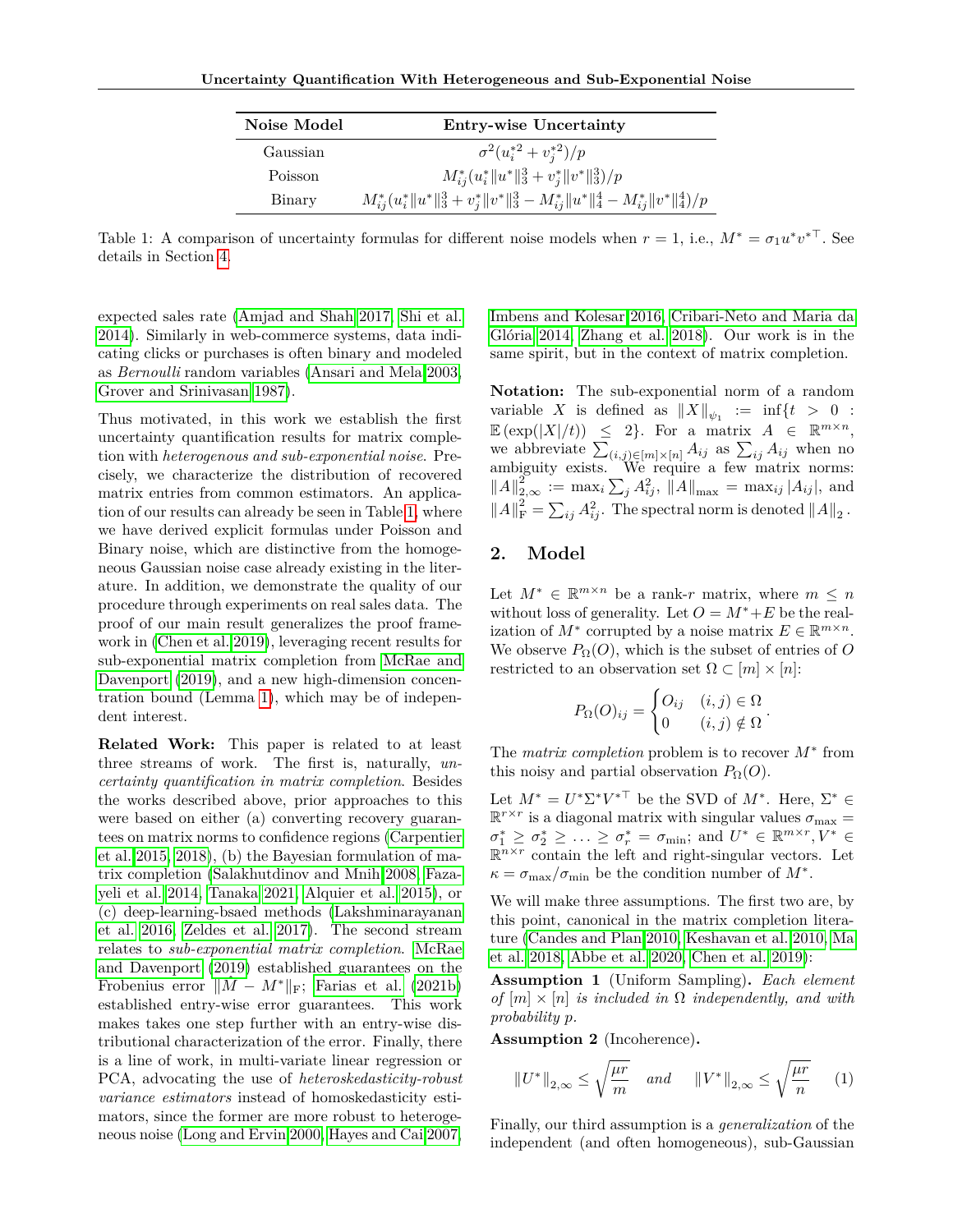noise that is typically assumed in the literature [\(Chen](#page-9-12) [et al. 2019,](#page-9-12) [Xia and Yuan 2021\)](#page-10-1). As described above, this generalization enables a host of practical applications, such as those arising in counting data and panel sales data [\(Amjad and Shah 2017,](#page-8-2) [Ansari and Mela](#page-8-4) [2003\)](#page-8-4).

**Assumption 3** (Independent Sub-exponential Noise)**.** *The entries of E are independent, mean-zero random variables with variances*  $\sigma_{ij}^2$ , and are also independent *from*  $\Omega$ *. Furthermore,*  $||E_{ij}||_{\psi_1} \leq L$  *for every*  $(i, j)$ *, where*  $\|\cdot\|_{\psi_1}$  *is the sub-exponential norm.* 

## **3. Algorithm**

In this section, we describe a "de-biased" estimator *M*<sup>d</sup> for  $M^*$ . This was originally proposed in [\(Chen et al.](#page-9-12) [2019\)](#page-9-12), where the uncertainty quantification for *M*<sup>d</sup> is characterized under homogeneous, Gaussian noise. Motivated by practical applications, we study new uncertainty quantification formulas for *M*<sup>d</sup> under heterogenous sub-exponential noise.

To begin, consider a natural least-square estimator for *M*<sup>∗</sup>

$$
\hat{M} \triangleq \underset{M' \in \mathbb{R}^{m \times n}, \text{rank}(M') = r}{\arg \min} \frac{1}{2p} \| P_{\Omega}(O - M') \|_{\mathcal{F}}^2 \qquad (2)
$$

Here,  $\hat{M}$  is the projection of  $M$  into the set of rank- $r$ matrices in regard to Euclidean distance (restricted on the set  $\Omega$ ).

Directly solving Eq. [\(2\)](#page-2-0) turns out to be a challenge task. A popular method is to represent  $M' = XY^{\top}$ where  $X \in \mathbb{R}^{m \times r}$ ,  $Y \in \mathbb{R}^{n \times r}$  are low-rank factors, and solve the following non-convex regularized optimization problem

$$
\underset{X \in R^{n_1 \times r}, Y \in R^{n_2 \times r}}{\text{minimize}} f(X, Y) \tag{3}
$$

where

$$
f(X,Y) := \frac{1}{2p} ||P_{\Omega}(XY^{T} - O)||_{\mathcal{F}}^{2} + \frac{\lambda}{2p} ||X||_{\mathcal{F}}^{2} + \frac{\lambda}{2p} ||Y||_{\mathcal{F}}^{2}.
$$

With proper initializations, simple first-order methods are often sufficient to solve Eq. [\(3\)](#page-2-1) [\(Sun and Luo 2016\)](#page-9-27). The regularizer  $\lambda > 0$  here is used to promote additional structure properties. For example, when gradient descent is performed, a positive  $\lambda$  is critical for analyzing the convergence properties and also helps to achieve a balance between *X* and *Y* [\(Chen et al. 2020\)](#page-9-13).

However, the use of  $\lambda$  also introduces additional bias to the estimator in Eq. [\(3\)](#page-2-1), which has been a major obstacle to analyze the uncertainty quantification properties. [\(Chen et al. 2019\)](#page-9-12) proposes a de-bias procedure to remove the bias brought by  $\lambda$ , based on the solution of Eq.  $(3)$ . The algorithm is summarized below<sup>1</sup>.

<span id="page-2-2"></span>

| Algorithm 1 Gradient Descent with De-bias |  |  |
|-------------------------------------------|--|--|
| <b>Input:</b> $P_{\Omega}(O)$             |  |  |

- 1: **Spectral initialization:**  $X^0 = U\sqrt{\Sigma}, Y^0 =$  $V\sqrt{\Sigma}$  where  $U\Sigma V^{\top}$  is the top-*r* partial SVD decomposition of  $\frac{1}{p}P_{\Omega}(O)$ .
- 2: **Gradient updates: for**  $t = 0, 1, \ldots, t_{\star} 1$  **do**

$$
X^{t+1} = X^t - \frac{\eta}{p} [P_{\Omega}(X^t Y^{t\top} - O) Y^t + \lambda X^t];
$$
  

$$
Y^{t+1} = Y^t - \frac{\eta}{p} [P_{\Omega}(X^t Y^{t\top} - O)^T X^t + \lambda Y^t]
$$

where  $\eta$  determines the learning rate. 3: **De-bias**:

<span id="page-2-3"></span>
$$
X^{\mathbf{d}} = X^{t_{\star}} \left( I_r + \frac{\lambda}{p} \left( X^{t_{\star} \top} X^{t_{\star}} \right)^{-1} \right)^{1/2} \tag{5}
$$

<span id="page-2-4"></span>
$$
Y^{\rm d} = Y^{t_{\star}} \left( I_r + \frac{\lambda}{p} \left( Y^{t_{\star} \top} Y^{t_{\star}} \right)^{-1} \right)^{1/2} \tag{6}
$$

<span id="page-2-0"></span>**Output:**  $M^d = X^d Y^{d\top}$ 

Steps 1 and 2 in Algorithm [1](#page-2-2) form a typical gradient descent procedure for solving Eq. [\(3\)](#page-2-1). The de-biasing step, i.e. Eqs. [\(5\)](#page-2-3) and [\(6\)](#page-2-4) in Algorithm [1,](#page-2-2) is critical for enabling the uncertainty quantification analysis.

<span id="page-2-1"></span>We will use the remainder of this section (which can be skipped without loss of continuity) to provide some intuition for the peculiar form of Eqs. [\(5\)](#page-2-3) and [\(6\)](#page-2-4) based on first-order conditions. Consider an example with  $p = 1$  (no entry is missing). Since *O* is fully observed, let  $O = U_r \Sigma_r V_r^{\top} + U_{n-r} \Sigma_{n-r} V_{n-r}^{\top}$  be the SVD of  $O$ , where  $\Sigma_r$  corresponds to the largest *r* singular values and  $\Sigma_{n-r}$  corresponds to the remaining one. Then it follows that the optimal solution of Eq. [\(2\)](#page-2-0) is  $\hat{M} =$  $U_r \Sigma_r V_r^{\top}$  [\(Eckart and Young 1936\)](#page-9-28).

Next, consider the regularized objective Eq. [\(3\)](#page-2-1). We can derive that the optimal solution  $(X, Y)$  for Eq. [\(3\)](#page-2-1) has the form

$$
X = U_r(\Sigma_r - \lambda I_r)^{1/2}, \quad Y = V_r(\Sigma_r - \lambda I_r)^{1/2}.
$$

In fact, this can be verified from the first-order condi-

 $\frac{1}{2}$ We assume  $\lambda \ge L \log(n) \sqrt{np}$ ,  $t^* \ge n^{23}$ ,  $\eta \ge n$  $1/(n^6 \kappa^3 \sigma_{\text{max}})$  throughout the paper, if not specified explicitly.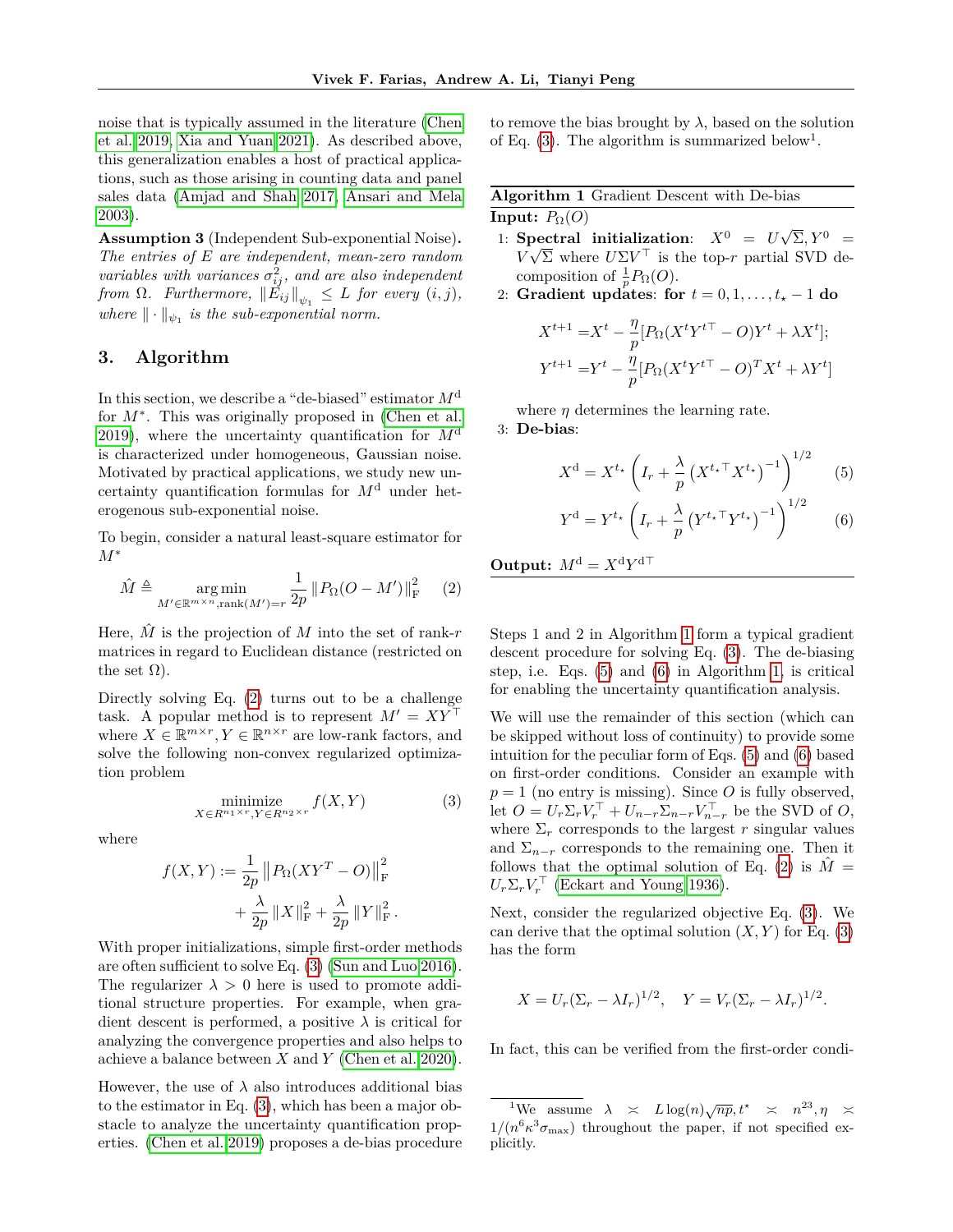tions,

$$
\frac{\partial f(X,Y)}{\partial X} = (XY^{\top} - O)Y + \lambda X
$$
  
=  $(U_r(\Sigma_r - \lambda I)V_r^{\top} - O)Y + \lambda X$   
=  $(U_{n-r}\Sigma_{n-r}V_{n-r}^{\top} - \lambda U_rV_r^{\top})Y + \lambda X$   
 $\stackrel{(i)}{=} -\lambda U_rV_r^{\top}V_r(\Sigma_r - \lambda I_r)^{1/2} + \lambda X$   
 $\stackrel{(ii)}{=} 0,$ 

where in (i) we use that  $V_{n-r}^{\top}Y = V_{n-r}^{\top}V_r(\Sigma_r \lambda I_r$ )<sup>1/2</sup> = 0, and in (ii) we use that  $V_r^{\top} V_r = I_r$ . Similarly  $\frac{\partial f(X,Y)}{\partial Y} = 0$  also vanishes.

Then, this justifies the particular de-biased form in Eqs.  $(5)$  and  $(6)$ :

$$
X^{d} = X(I_{r} + \lambda(\Sigma_{r} - \lambda I_{r})^{-1})^{1/2}
$$
  
=  $X(\Sigma_{r}(\Sigma_{r} - \lambda I_{r})^{-1})^{1/2}$   
=  $U_{r}(\Sigma_{r} - \lambda I_{r})^{1/2}(\Sigma_{r} - \lambda I_{r})^{-1/2}\Sigma_{r}^{1/2}$   
=  $U_{r}\Sigma_{r}^{1/2}$ .

Similarly,  $Y^d = V_r \Sigma_r^{1/2}$ . Thus  $X^d Y^{d\top} = U_r \Sigma_r V_r^{\top}$  is the desired optimal solution of Eq. [\(2\)](#page-2-0).

### <span id="page-3-0"></span>**4. Results**

We can now state our main result: an uncertainty quantification for  $M<sup>d</sup>$  under heterogeneous, subexponential noise.

<span id="page-3-1"></span>**Theorem 1.** *Assume*  $mp \gg \kappa^4 \mu^2 r^2 \log^3 n$  *and*  $L \log(n) \sqrt{n/p} \ll \sigma_{\min}/\sqrt{\kappa^4 \mu r \log n}$ . Then for every  $(i, j) \in [m] \times [n]$ , we have

$$
\sup_{t \in \mathbb{R}} \left| P \left\{ \frac{M_{ij}^{\mathrm{d}} - M_{ij}^*}{s_{ij}} \le t \right\} - \Phi(t) \right| \lesssim s_{ij}^{-3} \frac{L^2 \mu^3 r^3}{m^2 p} + \ns_{ij}^{-1} \left( \frac{L^2 \log^3(n) \mu r \kappa^5}{p \sigma_{\min}} + \frac{L \mu^2 r^2 \log^2(n) \kappa^4}{pm} \right) + \frac{1}{m^{10}},
$$

*where* Φ(·) *is the CDF of the standard Gaussian, and*  $s_{ij}$  > 0 *is given by* 

$$
s_{ij}^2 := \frac{\sum_{l=1}^m \sigma_{lj}^2 \left(\sum_{k=1}^r U_{ik}^* U_{lk}^*\right)^2 + \sum_{l=1}^n \sigma_{il}^2 \left(\sum_{k=1}^r V_{lk}^* V_{jk}^*\right)^2}{p}.
$$
\n(7)

To quickly parse this result, note that a typical scaling of the parameters would see  $m = \Theta(n)$ ,  $np \ge \log^6(n)$ , *μ* = *r* = *κ* = *L* = *O*(1),  $σ_{\min}$  =  $Ω(n)$ ,  $σ_{ij}$  =  $Ω(1)$ , and  $||V_{j,\cdot}^*|| = ||U_{i,\cdot}^*|| = \Omega(\sqrt{1/n})$ . Theorem [1](#page-3-1) would then imply that

$$
\frac{M_{ij}^{\mathrm{d}} - M_{ij}^{*}}{s_{ij}} \xrightarrow{d} \mathcal{N}(0, 1) \tag{8}
$$

where  $s_{ij}$  is defined in Eq. [\(7\)](#page-3-2). This is precisely the type of characterization we sought at the outset. The form of  $s_{ij}$ , as defined in Eq.  $(7)$ , is of course critical to the characterization, and probably best understood via a few examples<sup>2</sup>:

*1. Homogeneous Gaussian Noise.* First as a sanity check, when  $E_{ij} \sim \mathcal{N}(0, \sigma^2)$ , Theorem [1](#page-3-1) reduces to the same variance formula as Theorem 2 in [\(Chen et al.](#page-9-12) [2019\)](#page-9-12):

<span id="page-3-3"></span>
$$
s_{ij}^2 = \frac{\sigma^2(\|U_{i,\cdot}^*\|^2 + \|V_{j,\cdot}^*\|^2)}{p}.\tag{9}
$$

*2. Poisson Noise.* When the observations are Poisson, i.e.  $O_{ij} \sim \text{Poisson}(M^*_{ij})$ , the variance of the noise  $E_{ij}$  is  $\sigma_{ij}^2 = \text{Var}(O_{ij} - M_{ij}^*) = M_{ij}^*$ . Then applying Theorem [1,](#page-3-1) we have that  $M_{ij}^d - M_{ij}^* \sim \mathcal{N}(0, s_{ij}^2)$  where

$$
s_{ij}^2 = \frac{\sum\limits_{l=1}^m M_{lj}^* \left(\sum\limits_{k=1}^r U_{ik}^* U_{lk}^*\right)^2 + \sum\limits_{l=1}^n M_{il}^* \left(\sum\limits_{k=1}^r V_{lk}^* V_{jk}^*\right)^2}{p}.
$$
\n(10)

A special case is when  $r = 1$  and  $M^* = \sigma_1 u^* v^{*T}$ , for which we have

$$
s_{ij}^2 = \frac{\sum_{l=1}^m M_{lj}^* (u_l^* u_i^*)^2 + \sum_{l=1}^n M_{il}^* (v_l^* v_j^*)^2}{p}
$$
  
= 
$$
\frac{\sum_{l=1}^m \sigma_1 u_l^* v_j^* (u_l^* u_i^*)^2 + \sum_{l=1}^n \sigma_1 u_i^* v_l^* (v_l^* v_j^*)^2}{p}
$$
  
= 
$$
\frac{\sigma_1 v_j^* u_i^*^2 \sum_{l=1}^m u_l^{*3} + \sigma_1 u_i^* v_j^*^2 \sum_{l=1}^n v_l^{*3}}{p}
$$
  
= 
$$
\frac{M_{ij}^* (u_i^* || u^* ||_3^3 + v_j^* || v^* ||_3^3)}{p},
$$

which corresponds to the formula in Table [1.](#page-1-0)

<span id="page-3-2"></span>*3. Binary Noise.* Finally, binary observations occur frequently in applications. For example, in a recommender system or e-commerce platform,  $O_{ij} \in \{0,1\}$ can represent whether the *i*th user viewed (or purchased) the *j*th item (or product) [\(Ansari and Mela](#page-8-4) [2003,](#page-8-4) [Grover and Srinivasan 1987,](#page-9-15) [Farias and Li 2019\)](#page-9-29). A common noise model for such observations is to assume the  $O_{ij}$  are Bernoulli random variables with mean  $M^*_{ij}$ , i.e.,  $O_{ij} \sim \text{Ber}(M^*_{ij})$ .

With such binary observations, the variance of the noise  $E_{ij}$  is  $\sigma_{ij}^2 = \text{Var}(O_{ij} - M_{ij}^*) = M_{ij}^*(1 - M_{ij}^*)$ .

<sup>&</sup>lt;sup>2</sup>See more discussion for the form of  $s_{ij}$  in Section [5.](#page-4-0)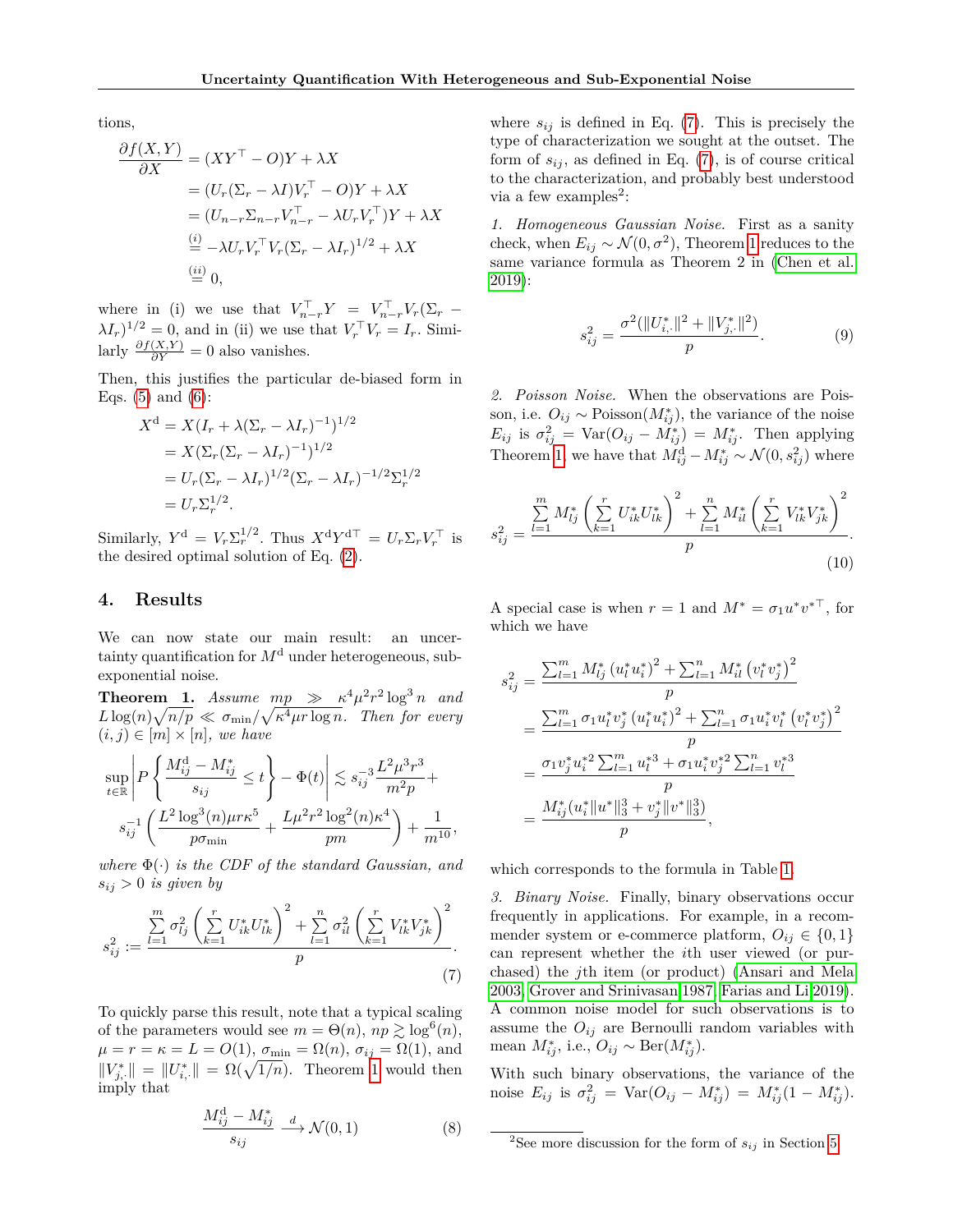Then *sij* takes the form

$$
s_{ij}^2 = \frac{\sum_{l=1}^m M_{lj}^*(1 - M_{lj}^*) \left(\sum_{k=1}^r U_{ik}^* U_{lk}^*\right)^2}{p} + \frac{\sum_{l=1}^n M_{il}^*(1 - M_{il}^*) \left(\sum_{k=1}^r V_{lk}^* V_{jk}^*\right)^2}{p}.
$$

When  $r = 1$  and  $M^* = \sigma_1 u^* v^{*T}$ , we have

$$
s_{ij}^2 = \frac{\sum_{l=1}^m \sigma_1 u_l^* v_j^* (1 - \sigma_1 u_l^* v_j^*) (u_l^* u_i^*)^2}{p}
$$
  
+ 
$$
\frac{\sum_{l=1}^n \sigma_1 u_i^* v_l^* (1 - \sigma_1 u_i^* v_l^*) (v_l^* v_j^*)^2}{p}
$$
  
= 
$$
\frac{M_{ij}^* (u_i^* \|u^*\|_3^3 + v_j^* \|v^*\|_3^3 - M_{ij}^* (\|u^*\|_4^4 + \|v^*\|_4^4))}{p}.
$$

**Empirical Inference:** In practice, the underlying *U* ∗ and  $V^*$  are not known, and thus  $s_{ij}$  cannot be computed exactly. We propose the use of the corresponding empirical estimators to estimate *sij* for the purposes of inference. Let  $M^d = U^d \Sigma^d V^{d\top}$  be the SVD of *M*<sup>d</sup> . For example, in the Poisson noise scenario, we would use the following empirical estimator for  $s_{ij}$ :

$$
\hat{s}_{ij}^2 = \frac{\sum_{l=1}^{m} M_{lj}^{\rm d} \left( \sum_{k=1}^{r} U_{ik}^{\rm d} U_{lk}^{\rm d} \right)^2 + \sum_{l=1}^{n} M_{il}^{\rm d} \left( \sum_{k=1}^{r} V_{lk}^{\rm d} V_{jk}^{\rm d} \right)^2}{p}
$$

In cases where  $\sigma_{kl}$  is also unknown, we let  $\hat{E}_{ij} = O_{ij} M_{ij}^{\rm d}$  be the empirical estimator for the noise. This procedure (i.e. the use of empirical estimators) can be justified via the following result:

<span id="page-4-1"></span>**Corollary 1.** *Follow the settings in Theorem [1.](#page-3-1) Assume that*  $\forall (i, l), \sigma_{il} = \Theta(L)$  *and* 

$$
s_{ij} \gtrsim L^2 \mu^2 r^2 \kappa^5 \log^4(n) \left( \frac{1}{\sigma_{\min} p} + \frac{1}{mp} + \frac{1}{m^{2/3} p^{1/3}} \right).
$$

*Let*

$$
\hat{s}_{ij}^2 = \frac{\sum_{l=1, (l,j)\in\Omega}^m \frac{1}{p} \hat{E}_{lj}^2 (\sum_{k=1}^r U_{ik}^{\mathrm{d}} U_{lk}^{\mathrm{d}})^2}{p} + \frac{\sum_{l=1, (i,l)\in\Omega}^n \frac{1}{p} \hat{E}_{il}^2 (\sum_{k=1}^r V_{lk}^{\mathrm{d}} V_{jk}^{\mathrm{d}})}{p}
$$

*be the empirical estimator of sij . Then under the same assumptions made in Theorem [1,](#page-3-1) we have that*

$$
\sup_{t \in \mathbb{R}} \left| P\left\{ \frac{M_{ij}^{\mathrm{d}} - M_{ij}^*}{\hat{s}_{ij}} \le t \right\} - \Phi(t) \right| = o(1).
$$

Additional justification for this procedure is given as experiments later on. Note that in the typical case,  $m = \Theta(n), np \geq log^{6}(n), \mu = r = \kappa = L = O(1),$  $\sigma_{\min} = \Omega(n), \ \sigma_{ij} = \Omega(1), \text{ and } ||V^*_{j, \cdot}|| = ||U^*_{i, \cdot}|| =$  $\Omega(\sqrt{1/n})$  would then imply  $s_{ij} = \Omega(1/\sqrt{np})$ , which is sufficient to apply Corollary [1](#page-4-1) since the lower bound condition in Corollary [1,](#page-4-1)

$$
s_{ij} = \tilde{\Omega}\left(\frac{1}{np} + \frac{1}{n^{2/3}p^{1/3}}\right),\,
$$

is well satisfied.

**Aside:** When  $s_{ij} \approx 0$ . Curious readers may note that *sij* may be too small for Theorem [1](#page-3-1) and Corollary [1](#page-4-1) to apply. In this case, although the Gaussian approximation in Theorem [1](#page-3-1) does not hold, an entry-wise error bound still holds, and may be sufficient for many applications (see the Appendix<sup>3</sup> for details):

$$
|M_{ij}^{\rm d} - M_{ij}^*| = \tilde{O}\left(s_{ij} + \frac{1}{np}\right)
$$

*.*

An uncertainty characterization when  $s_{ij} \approx 0$  involves a second-order error analysis and remains an open question.

#### <span id="page-4-0"></span>**5. Proof Overview**

*.*

In this section, we present the proof framework of Theorem [1](#page-3-1) (see details in Appendix [A\)](#page--1-0). In order to extend to heterogeneous sub-exponential noise from homogeneous Gaussian, we generalize the proof of [\(Chen et al.](#page-9-12) [2019\)](#page-9-12) with the help of recent sub-exponential matrix completion results [\(McRae and Davenport 2019\)](#page-9-16) and a sub-exponential variant of matrix Bernstein inequality (Lemma [1\)](#page-5-0).

Similar to [Chen et al.](#page-9-12) [\(2019\)](#page-9-12), our proof is based on the leave-one-out technique that has been recently used for providing breakthrough bounds for entry-wise analysis in matrix completion problems (see [\(Ma et al. 2018\)](#page-9-10) as well as [\(Ding and Chen 2020,](#page-9-11) [Abbe et al. 2020,](#page-8-3) [Chen](#page-9-13) [et al. 2020\)](#page-9-13)).

We establish the following key results to characterize the decomposition of low-rank factors  $(X^d, Y^d)$ , as a heterogeneous sub-exponential generalization of Theorem 5 in [Chen et al.](#page-9-12) [\(2019\)](#page-9-12).

<span id="page-4-2"></span>**Theorem 2.** *Assume*  $mp \gg \kappa^4 \mu^2 r^2 \log^3 n$  *and*  $L \log(n) \sqrt{\frac{n}{p}} \ll \frac{\sigma_{\min}}{\sqrt{\kappa^4 \mu r \log n}}$ . There exists a rotation *matrix*  $H^d \in \mathbb{O}^{r \times r}$  *and*  $\Phi_X \in \mathbb{R}^{m \times r}, \Phi_Y \in \mathbb{R}^{n \times r}$  *such* 

<sup>3</sup>See Appendix in the online full version [https://](https://arxiv.org/abs/2110.12046) [arxiv.org/abs/2110.12046](https://arxiv.org/abs/2110.12046).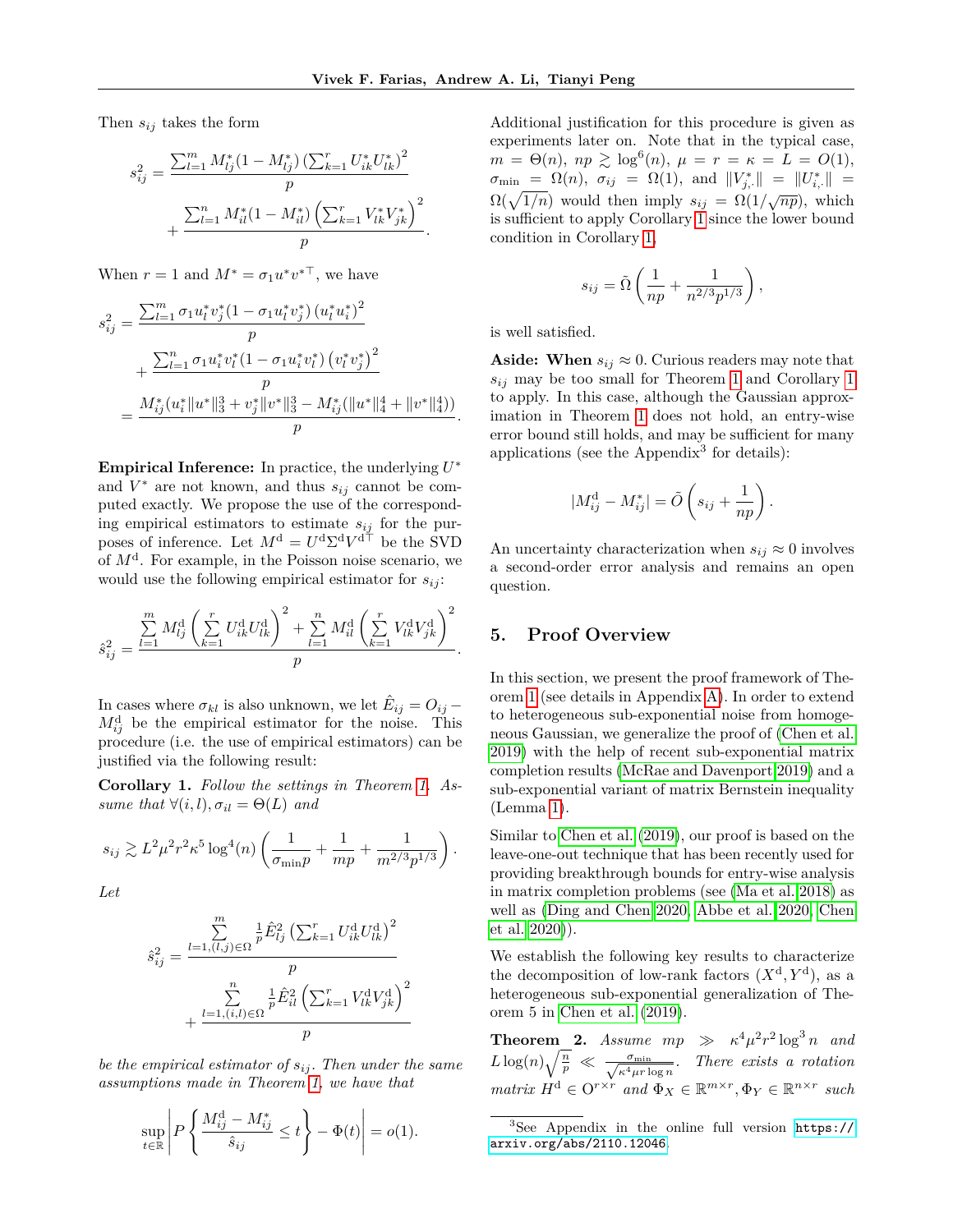*that the following holds with probability*  $1 - O(n^{-10})$ *,* 

$$
X^d H^d - X^* = \frac{1}{p} P_{\Omega}(E) Y^* (Y^{*T} Y^*)^{-1} + \Phi_X
$$
  

$$
Y^d H^d - Y^* = \frac{1}{p} P_{\Omega}(E) Y^* X^* (X^{*T} X^*)^{-1} + \Phi_Y
$$

*where*

$$
\max \left\{ \left\| \Phi_X \right\|_{2,\infty}, \left\| \Phi_Y \right\|_{2,\infty} \right\} \lesssim
$$
  

$$
\frac{L \log n}{\sqrt{p \sigma_{\min}}} \left( \frac{L \log n}{\sigma_{\min}} \sqrt{\frac{\kappa^9 \mu r n \log n}{p}} + \sqrt{\frac{\kappa^7 \mu^3 r^3 \log^2 n}{m p}} \right).
$$

*Proof.* At a high level, the proof of Theorem [2](#page-4-2) follows a similar proof of Theorem 5 in [\(Chen et al. 2019\)](#page-9-12), but with replacements that employ more fine-grained analyses of *E* for whenever the Gaussianity of *E* is used in [\(Chen et al. 2019\)](#page-9-12). These analyses aim to address the sub-exponentiality and heterogeneity of *E*, with the help of the following two lemmas.

<span id="page-5-0"></span>**Lemma 1.** *Given k independent random*  $m_1 \times m_2$ *matrices*  $X_1, X_2, \ldots, X_k$  *with*  $E[X_i] = 0$ *. Let* 

$$
V := \max \left( \left\| \sum_{i=1}^k E[X_i X_i^T] \right\|, \left\| \sum_{i=1}^k E[X_i^T X_i] \right\| \right).
$$

 $Suppose \|\|X_i\|\|_{\psi_1} \leq B$  *for*  $i \in [k]$ *. Then,* 

$$
||X_1 + X_2 + \ldots + X_k|| \lesssim
$$
  
  $\sqrt{V \log(k(m_1 + m_2))} + B \log(k(m_1 + m_2)) \log(k)$ 

*with probability*  $1 - O(k^{-c})$  *for any constant c.* 

<span id="page-5-1"></span>**Lemma 2.** *Suppose*  $E \in R^{m \times n}$  *(m*  $\leq n$ *) whose entries are independent and centered. Suppose*  $||E_{ij}||_{\psi_1} \leq L$  for any  $(i, j) \in [m] \times [n]$ . Let  $\Omega \in [m] \times [n]$ *be the subset of indices where each index* (*i, j*) *is included in* Ω *independently with probability p. Suppose*  $np \geq c_0 \log^3 n$  *for some sufficient large constant*  $c_0$ *. then, with probability*  $1 - O(n^{-11})$ *,* 

$$
\left\|\frac{1}{p}P_{\Omega}(E)\right\| \leq CL\sqrt{\frac{n}{p}}.
$$

Here, Lemma [1](#page-5-0) is a generalization of matrix Bernstein inequality in Theorem 6.1.1 of [\(Tropp et al. 2015\)](#page-10-4). Lemma [2](#page-5-1) is an implication of Lemma 4 in [\(McRae](#page-9-16) [and Davenport 2019\)](#page-9-16).

Equipped with Lemmas [1](#page-5-0) and [2,](#page-5-1) the desired bounds for sub-exponential *E* can be established. Following we provide an example of using Lemma [1](#page-5-0) to bound  $||X^*T P_{\Omega}(E)Y^*||$ , which is critical for obtaining the bounds in Theorem [2.](#page-4-2)

To begin, note that

$$
X^{*T}P_{\Omega}(E)Y^{*} = \sum_{k=1}^{m} \sum_{l=1}^{n} X_{k, \cdot}^{*} Y_{l, \cdot}^{*T} \delta_{k, l} E_{k, l}
$$

where  $\delta_{k,l} \sim \text{Ber}(p)$  indicates whether  $(k, l) \in \Omega$ . Let  $A_{k,l} := X_{k,\cdot}^* Y_{l,\cdot}^{* \top} \delta_{k,l} E_{k,l}$  for  $k \in [m], l \in [n]$ . Then,

$$
\left\|X^{*T}P_{\Omega}(E)Y^*\right\| = \left\|\sum_{k,l} A_{k,l}\right\|.
$$

Note that  $A_{k,l} \in \mathbb{R}^{r \times r}$  are independent zero-mean random matrices and we aim to invoke Lemma [1](#page-5-0) to bound  $\|\sum_{k,l} A_{k,l}\|$ . Let

$$
V := \max \left( \left\| \sum_{k,l} E[A_{k,l} A_{k,l}^\top] \right\|, \left\| \sum_{k,l} E[A_{k,l}^\top A_{k,l}] \right\| \right)
$$
  

$$
B := \max_{k,l} \| \|A_{k,l}\| \|_{\psi_1}.
$$

Note that

$$
\left\| \sum_{k,l} E[A_{k,l} A_{k,l}^\top] \right\| \leq \sum_{k,l} \| E[A_{k,l} A_{k,l}^\top] \|
$$
  
= 
$$
\sum_{k,l} \sigma_{k,l}^2 p \|X_{k,\cdot}^* \|^2 \|Y_{l,\cdot}^* \|^2
$$
  

$$
\stackrel{(i)}{\leq} 2L^2 p \|X^* \|_{\mathrm{F}}^2 \|Y^* \|_{\mathrm{F}}^2
$$

where in (i) we use the fact that  $E(x^2) \leq 2||x||_{\psi_1}^2$ for an sub-exponential zero-mean random variable *x*. Similarly, the bounds can be established for  $\|\sum_{k,l} E[A_{k,l}^{\top} A_{k,l}]\|$ . Hence  $V \leq 2L^2p\|X^*\|_{\text{F}}^2 \|Y^*\|_{\text{F}}^2$ .

Then, consider

$$
B := \max_{k,l} \|\|A_{k,l}\|\|_{\psi_1}
$$
  
\n
$$
\leq \max_{k,l} \|E_{k,l}\delta_{k,l}\|_{\psi_1} \|X^*\|_{2,\infty} \|Y^*\|_{2,\infty}
$$
  
\n(i) 
$$
\leq L \|X^*\|_{2,\infty} \|Y^*\|_{2,\infty}
$$

where (i) we use that  $||E_{k,l}\delta_{k,l}||_{\psi_1} \leq ||E_{k,l}||_{\psi_1} \leq L$ . Then apply Lemma [1,](#page-5-0) with probability  $1 - O(n^{-11})$ , we obtain the desired bound for  $||X^{*T}P_{\Omega}(E)Y^*||$ 

$$
\left\| \sum_{k,l} A_{k,l} \right\| \lesssim \sqrt{V \log(n)} + B \log^2(n)
$$
  

$$
\lesssim \sqrt{p} L \sigma_{\max} r \sqrt{\log(n)} + \frac{\mu r}{n} L \sigma_{\max} \log^2(n)
$$
  

$$
\lesssim \sqrt{p} L \sigma_{\max} r \sqrt{\log(n)}
$$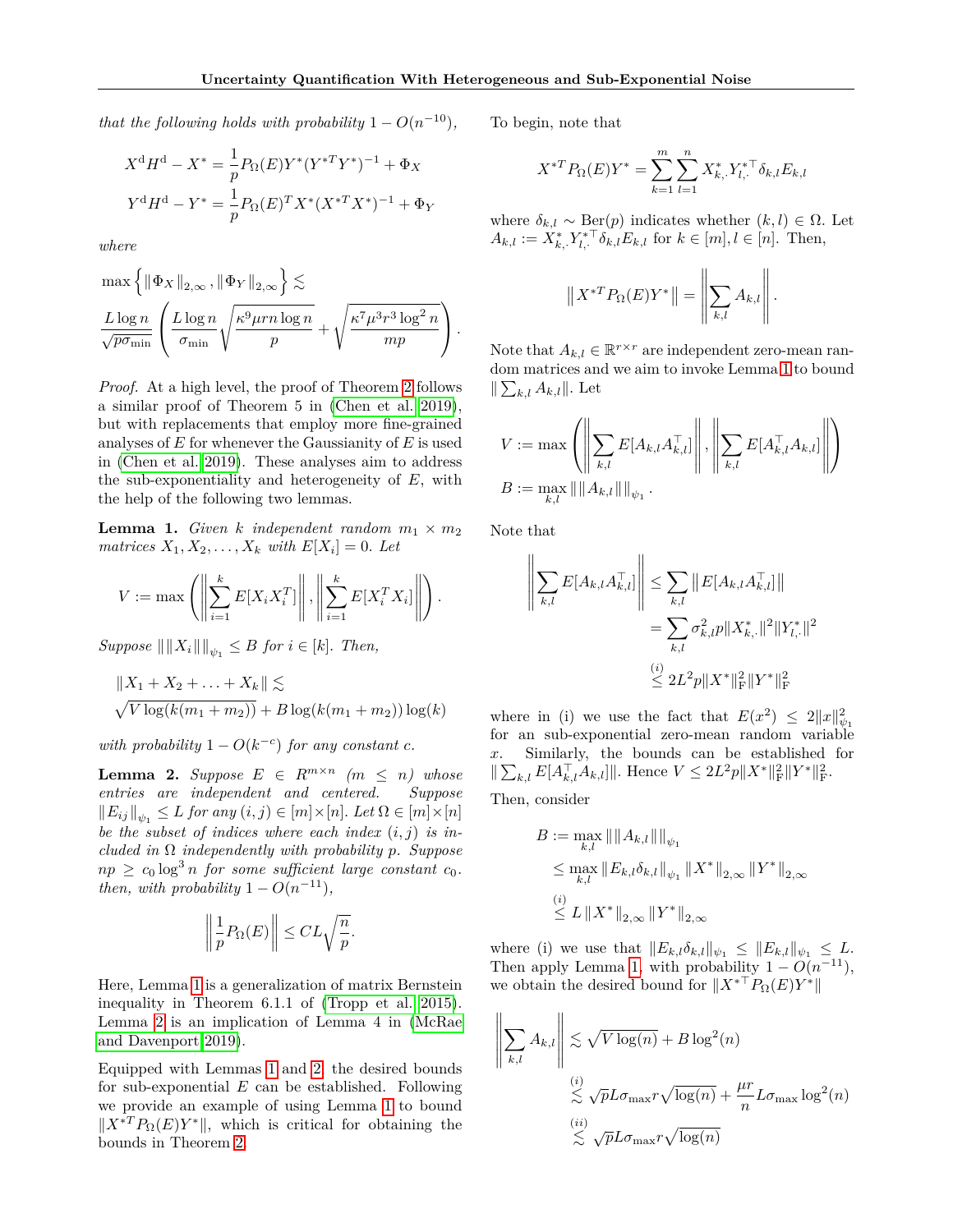where in (i) we use that  $||X^*||_F^2 = ||Y^*||_F^2 \le \sigma_{\max} r$  and the incoherence condition Eq.  $(1)$ , in  $(ii)$  we use that  $mp \gg \kappa^4 \mu^2 r^2 \log^3 n$ .

To establish a similar bound for  $||X^{*T}P_{\Omega}(E)Y^{*}||$ , [Chen et al.](#page-9-12) [\(2019\)](#page-9-12) uses the Gaussianity of *E*, which is not applicable here.

Similar to this example, we apply Lemma [1](#page-5-0) and Lemma [2](#page-5-1) with more fine grained analyses to address the sub-exponentiality and heterogeneity of *E*. See Appendix [A.3](#page--1-1) for full details.

 $\Box$ 

Note that the error of  $M^d - M^*$  is closely related to the errors of low-rank factors  $X^d H^d - X^*$ ,  $Y^d H^d - Y^*$ through the following

$$
M^{d} - M^{*} = X^{d} H^{d} H^{d} Y^{d} = X^{*} Y^{*T}
$$
  
=  $(X^{d} H^{d} - X^{*}) Y^{*T} + X^{*} (Y^{d} H^{d} - Y^{*})^{T}$   
 $- (X^{d} H^{d} - X^{*}) (Y^{d} H^{d} - Y^{*})^{T}$   
 $\stackrel{(i)}{\approx} (X^{d} H^{d} - X^{*}) Y^{*T} + X^{*} (Y^{d} H^{d} - Y^{*})^{T}$ 

where in (i) we ignore the second-order error term  $(X^d H^d - X^*)(Y^d H^d - Y^*)^{\top}$ . Note that Theorem [2](#page-4-2) implies that

$$
X^d H^d - X^* \approx \frac{1}{p} P_{\Omega}(E) Y^* (Y^{*T} Y^*)^{-1}
$$
  

$$
Y^d H^d - Y^* \approx \frac{1}{p} P_{\Omega}(E)^\top X^* (X^{*T} X^*)^{-1}
$$

Plug this into the decomposition of  $M<sup>d</sup> - M<sup>*</sup>$ , we have

$$
M^{d} - M^{*} \approx \frac{1}{p} P_{\Omega}(E) Y^{*} (Y^{*T} Y^{*})^{-1} Y^{*T}
$$
  
+ 
$$
\frac{1}{p} X^{*} (X^{*T} X^{*})^{-1} X^{*T} P_{\Omega}(E)
$$
  
= 
$$
\frac{1}{p} P_{\Omega}(E) V^{*} V^{*T} + \frac{1}{p} U^{*} U^{*T} P_{\Omega}(E).
$$

The results of Theorem [1](#page-3-1) then follow from the above approximation and the use of Berry-Esseen type of inequalities.<sup>4</sup> In particular,

$$
s_{ij}^2 = Var(M_{ij}^d - M_{ij}^*)
$$
  
\n
$$
\approx \frac{1}{p}Var(e_i^{\top} P_{\Omega}(E)V^*V^{*\top} e_j)
$$
  
\n
$$
+ \frac{1}{p}Var(e_i^{\top}U^*U^{*\top} P_{\Omega}(E)e_j)
$$
  
\n
$$
= \frac{\sum_{l=1}^m \sigma_{lj}^2 \left(\sum_{k=1}^r U_{ik}^* U_{lk}^*\right)^2 + \sum_{l=1}^n \sigma_{il}^2 \left(\sum_{k=1}^r V_{lk}^* V_{jk}^*\right)^2}{p}
$$

<sup>4</sup>Note that this decomposition also can be interpreted geometrically (to the first-order) as the projection of  $\hat{P}_{\Omega}(E)$ to the tangent space of *M*<sup>∗</sup> in the rank-*r* manifold.

where (i) assumes the near-independence of the corresponding terms. See Appendix [A.5](#page--1-2) for full rigorous details.

#### **6. Experiments**

We evaluate the results in Theorem [1](#page-3-1) for synthetic data under multiple settings. We then compare the performances of various uncertainty quantification formulas in real data.<sup>5</sup>

**Synthetic Data.** We generate an ensemble of instances. Each instance consists of a few parameters: (i)  $(m, n)$ : the size of  $M^*$ ; (ii) *r*: the rank of  $M^*$ ; (iii) *p*: the probability of an entry being observed; (iv)  $\overline{M}^*$ : the entry-wise mean of  $M^*$   $(\overline{M}^* = \frac{1}{mn} \sum_{ij} M^*_{ij}).$ 

Given  $(m, n, r, p, \overline{M}^*)$ , we follow the typical procedures of generating random non-negative low-rank matrices in [\(Cemgil 2008,](#page-9-30) [Farias et al. 2021b\)](#page-9-22). Each instance is generated in two steps: (i) Generate  $M^*$ : let  $U^* \in$  $\mathbb{R}^{m \times r}$ ,  $V^* \in \mathbb{R}^{n \times r}$  be random matrices with independent entries from Gamma $(2, 1)$ . Set  $M^* = kU^*V^{*\top}$ where  $k \in \mathbb{R}$  is picked such that  $\frac{1}{mn} \sum_{ij} M_{ij}^* = \overline{M}^*$ . (ii) Generate  $P_{\Omega}(O)$ : then  $O_{ij} = \text{Poisson}(\tilde{M}_{ij}^*)$  and entries in  $\Omega$  is sampled independently with probability *p*. 6

We first verify the entry-wise distributional characterization  $M_{ij}^d - M_{ij}^* \sim \mathcal{N}(0, s_{ij}^2)$  where  $s_{ij}$  is specified in Eq. [\(7\)](#page-3-2). See a demonstration of the Gaussian approximality of the empirical distribution  $(M_{ij}^d - M_{ij}^*)/s_{ij}$ in Fig. [1.](#page-7-0) Given an instance, we compute the coverage rate (the percentage of coverage of entries) that correponds to the 95% confidence interval, where an "coverage" of an entry  $(i, j)$  occurs if

$$
M_{ij}^{\rm d} \in [M_{ij}^* - 1.96s_{ij}, M_{ij}^* + 1.96s_{ij}].
$$

The average coverage rates under different settings are shown in Table [2.](#page-7-1) The closeness of the results (ranging from 91%−95%) to the "true" coverage rate 95% suggests the applicability of inference based on our variance formula. The trends in Table [2](#page-7-1) are also consistent with the intuition: the performance starts to degrade when *r* increases, *p* decreases, and the noise to signal ratio increases (decrease of  $\overline{M}^*$ ).

**Real Data.** Next, we study a real dataset consisting of daily sales for 1115 units with 942 days [\(Rossmann](#page-9-31) [2021\)](#page-9-31). To compare different uncertainty quantification formulas, we consider the *coverage rate maximization*

<sup>&</sup>lt;sup>5</sup>The source code is provided in [https://github.com/](https://github.com/TianyiPeng/Uncertainty-Quantification-For-Low-Rank-Matrix-Completion) [TianyiPeng/Uncertainty-Quantification-For-Low-](https://github.com/TianyiPeng/Uncertainty-Quantification-For-Low-Rank-Matrix-Completion)[Rank-Matrix-Completion](https://github.com/TianyiPeng/Uncertainty-Quantification-For-Low-Rank-Matrix-Completion).

 ${}^{6}$ Here, we focus on the results of Poisson noise, where the results under the binary noise are similar in the experiments.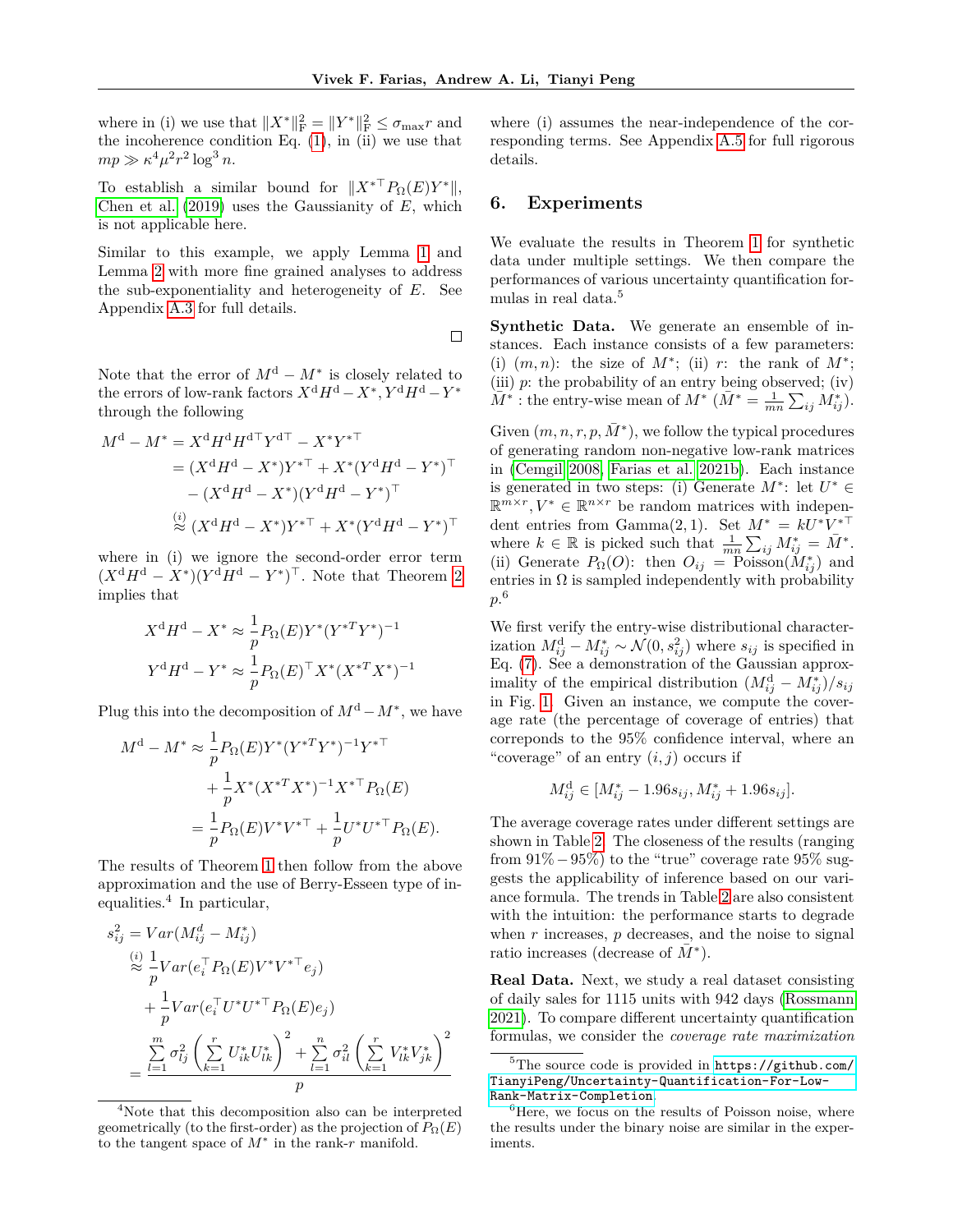<span id="page-7-0"></span>

<span id="page-7-1"></span>Figure 1: Empirical distribution of  $\left(M_{11}^d - M_{11}^*\right)/s_{11}$ with  $m = n = 300, r = 2, p = 0.6$ , and  $\overline{M}^* = 20$ .

| $(r, p, M^*)$ | <b>Coverage Rate</b>  |
|---------------|-----------------------|
| (3, 0.3, 5)   | 0.936 ( $\pm$ 0.003)  |
| (3, 0.3, 20)  | $0.945 \ (\pm 0.004)$ |
| (3, 0.6, 5)   | $0.947 (\pm 0.003)$   |
| (3, 0.6, 20)  | $0.949 \ (\pm 0.003)$ |
| (6, 0.3, 5)   | $0.910 \ (\pm 0.002)$ |
| (6, 0.3, 20)  | $0.934 \ (\pm 0.002)$ |
| (6, 0.6, 5)   | $0.934 \ (\pm 0.003)$ |
| (6, 0.6, 20)  | $0.943 \ (\pm 0.003)$ |

Table 2: Coverage rates for different  $(r, p, \overline{M}^*)$  with  $m = n = 500$ . The empirical mean and empirical standard deviation are reported over 100 instances.

task that aims to maximize the coverage rate given the total interval length constraint.

*Coverage Rate Maximization.* In particular, given a uncertainty quantification formula, suppose one can provide an interval predictor  $[a_{ij}, b_{ij}]$  for each entry  $(i, j)$  in a set  $\tilde{\Omega}$ . The "coverage" of  $(i, j)$  occurs if  $M_{ij} \in [a_{ij}, b_{ij}]$  where  $M_{ij}$  is the true value of entry  $(i, j)$ . The task aims to maximize the coverage rate given that the total length of intervals  $\sum_{(i,j)\in\tilde{\Omega}} b_{ij} - a_{ij}$ is constrained by a budget threshold *α*:

maximize 
$$
\frac{\sum_{(i,j)\in\tilde{\Omega}} \mathbb{1}(M_{ij} \in [a_{ij}, b_{ij}])}{|\tilde{\Omega}|}
$$
  
subject to 
$$
\sum_{(i,j)\in\tilde{\Omega}} b_{ij} - a_{ij} \leq \alpha
$$
 (11)

We are interested in comparing the performances of the above task using different variance predictors  $s_{ij}$ , either provided by Eq. [\(9\)](#page-3-3) with the homogeneous Gaussian noise assumption (Theorem 2 in [Chen et al.](#page-9-12) [\(2019\)](#page-9-12)), or by our Theorem [1,](#page-3-1) capable of addressing the heterogeneous sub-exponential noise. Note that both results in [Chen et al.](#page-9-12) [\(2019\)](#page-9-12) and our Theorem [1](#page-3-1)

predict that  $M_{ij}^d \sim \mathcal{N}(M_{ij}^*, s_{ij}^2)$ . With this distributional assumption, we tackle Eq. [\(11\)](#page-7-2) by a greedy algorithm that achieves the maximal expected coverage rate with the budget constraint. Specifically, with given  ${M_{ij}^d, s_{ij}}$ , we provide the interval predictors  $\{[a_{ij}, b_{ij}]\}$  by solving the following problem:

$$
\begin{array}{ll}\n& \sum_{(i,j)\in\tilde{\Omega}} \mathbb{E}_{M_{ij}\sim\mathcal{N}(M_{ij}^{\mathrm{d}},s_{ij}^{2})}(M_{ij}\in[a_{ij},b_{ij}])\\
& \underset{(i,j)\in\tilde{\Omega}}{\operatorname{maximize}} & \frac{(\tilde{\Omega})}{|\tilde{\Omega}|}\\
& \text{subject to} & \sum_{(i,j)\in\tilde{\Omega}} b_{ij}-a_{ij}\leq \alpha\n\end{array}
$$

*Experiment Results.* In the experiment, the lowrankness of the dataset is verified and the "true" rank, as well as the "true" underlying matrix *M*, is predetermined through the spectrum of singular value decomposition.

We split the entries uniformly into a training set  $\Omega$ (with probability *p*) and a test set  $\tilde{\Omega}$ . We use the observations in  $\Omega$  to learn  $M^{\mathrm{d}}$  with Algorithm [1.](#page-2-2) Let  $M^{\rm d} = U^{\rm d} \Sigma^{\rm d} V^{\rm d}$ <sup>T</sup> be the SVD of  $M^{\rm d}$ .

The empirical variance  $s_{ij}^{\text{Gaussian}}$  for homogeneous Gaussian noise is computed by [\(Chen et al. 2019\)](#page-9-12)

$$
(s_{ij}^{\text{Gaussian}})^2 = \frac{\hat{\sigma}^2(||U_{i, \cdot}^{\text{d}}||^2 + ||V_{j, \cdot}^{\text{d}}||^2)}{p}
$$

where  $\hat{\sigma}^2 := \sum_{(i,j) \in \Omega} (O_{ij} - M_{ij}^{\rm d})^2 / |\Omega|$  is the empirical estimator for the noise variance.

We then compute the empirical variance  $s_{ij}^{\text{Poisson}}$  for Poisson noise

$$
\begin{aligned} (s_{ij}^{\text{Poisson}})^2 &= \\ \sum_{l=1}^m M_{lj}^{\text{d}} \left( \sum_{k=1}^r U_{ik}^{\text{d}} U_{lk}^{\text{d}} \right)^2 + \sum_{l=1}^n M_{il}^{\text{d}} \left( \sum_{k=1}^r V_{lk}^{\text{d}} V_{jk}^{\text{d}} \right)^2 \\ &p \end{aligned}.
$$

<span id="page-7-2"></span>Given  $M^d$ ,  $s_{ij}^{\text{Poisson}}$  and  $s_{ij}^{\text{Gaussian}}$ , the coverage rate maximization task is evaluated in the test set  $\Omega$ . The results for various budgets  $\alpha$  are reported in Fig. [2.](#page-8-7) The Poisson noise formula shows a higher coverage rate than the homogeneous Gaussian formula, as the former is more robust to addressing heterogeneous noises in sales data. This improvement tends to vanish with more presences of missing entries, which might be due to the degrading accuracy of matrix completion and variance estimation when *p* decreases.

#### **7. Conclusion**

We solved the uncertainty quantification problem for matrix completion with heterogeneous and subexponential noise. The error variance of a common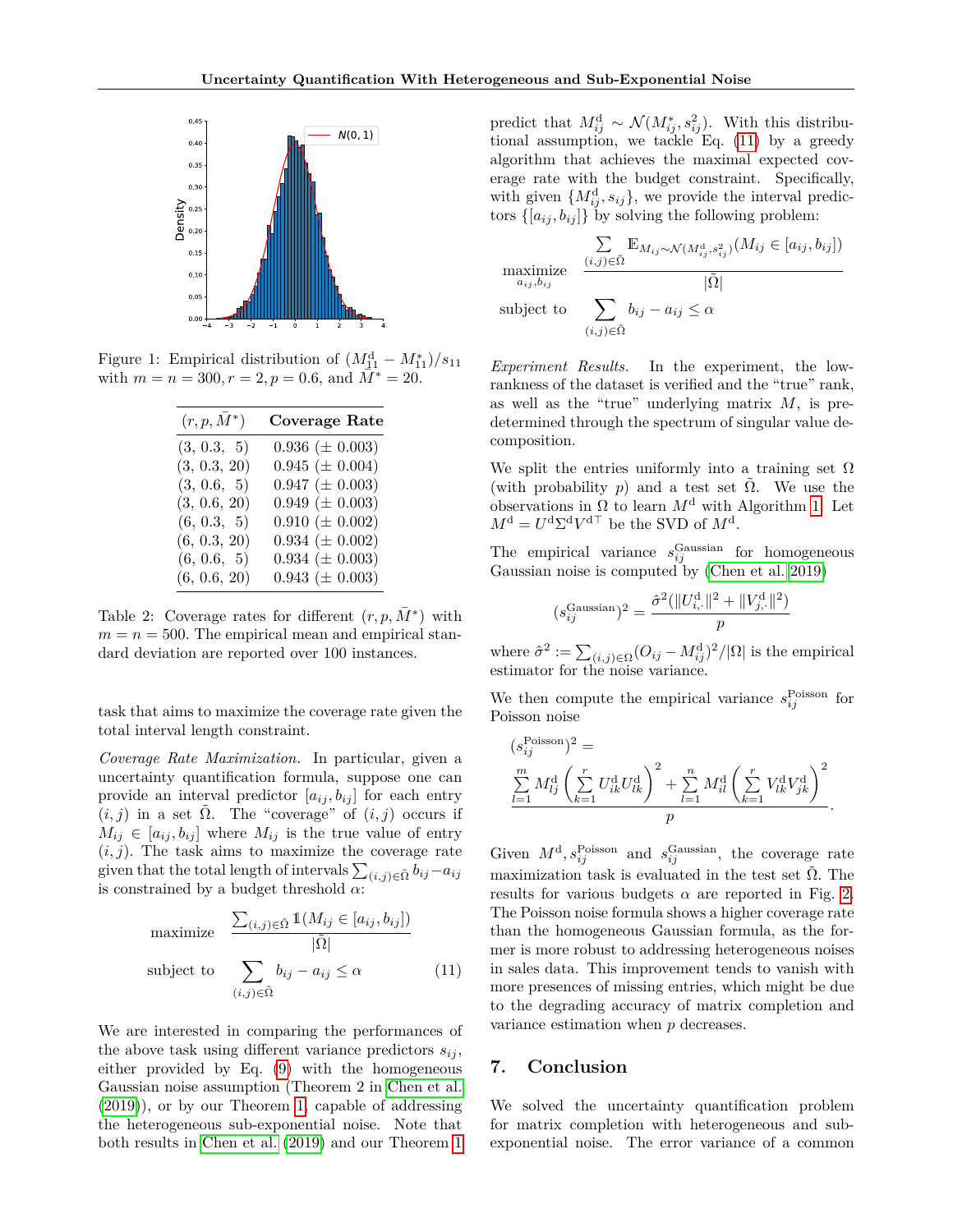<span id="page-8-7"></span>

Figure 2: Coverage rates for difference variance formulas correspond to the total-interval-length budget.

estimator was determined and the asymptotical normality with inference results were established. The explicit formulas for various scenarios such as Poisson noise and Binary noise were analyzed. Experimental results showed significant improvements of our new uncertainty quantification formulas over existing ones.

One exciting direction for further work is in assuming less restrictive  $\Omega$ . As in most of the matrix completion literature, we made the uniform sampling assumption for Ω, which may not be applicable in some practical applications. The study of uncertainty quantification for matrix completion with non-uniform sampling patterns is especially valuable, given the recent progress on deterministic matrix completion, e.g., [\(Chatterjee](#page-9-32) [2020\)](#page-9-32).

There are still many exciting questions awaiting for exploration. To name a few,

• **Generalization to different loss functions.** The current form of uncertainty is tailored to the estimator under *l*<sup>2</sup> loss, the generalization to uncertainty quantification under different loss functions is of great interest. This generalization might require some non-trivial and more refined extensions of the current framework (e.g. showing an entry-wise guarantee for new types of estimators). We also note that there is a concurrent work [Chen et al.](#page-9-33) [\(2021\)](#page-9-33) tackling the statistical inference for 1-bit matrix completion under a special linear case  $M_{ij}^* = a_i + b_j$ , which significantly simplifies the problem but could provide useful insights.

- **Dependence on** *κ***.** Optimizing the dependence on  $\kappa$  is an interesting direction to study, particularly given the recent progress on the noiseless matrix completion problem (e.g., [Tong et al.](#page-10-5) [\(2021\)](#page-10-5) proposed an alternating scaled gradient descent method with the iteration steps independent of *κ*).
- **Less restrictive** Ω. As most of the matrix completion literature, we made the uniform sampling assumption for  $\Omega$ , which may not be applicable in some practical applications. We think the study of uncertainty quantification for matrix completion with non-uniform sampling patterns is especially valuable, given the recent progress on deterministic matrix completion, e.g., [\(Chatterjee](#page-9-32) [2020\)](#page-9-32).
- **Correlated noise** *E***.** The generalization from independent noises to scenarios that noises may be correlated is also of practical interest. Since leave-one-out techniques seemingly need the independence assumption, new techniques beyond leave-one-out may need to be developed.

#### **Acknowledgements**

We thank the anonymous reviewers for their valuable comments in AISTATS 2022. Andrew A. Li is supported by a BP America Junior Faculty Chair.

### **References**

- <span id="page-8-3"></span>Abbe E, Fan J, Wang K, Zhong Y, et al. (2020) Entrywise eigenvector analysis of random matrices with low expected rank. *Annals of Statistics* 48(3):1452–1474.
- <span id="page-8-6"></span>Alquier P, et al. (2015) A bayesian approach for noisy matrix completion: Optimal rate under general sampling distribution. *Electronic Journal of Statistics* 9(1):823–841.
- <span id="page-8-2"></span>Amjad MJ, Shah D (2017) Censored demand estimation in retail. *Proceedings of the ACM on Measurement and Analysis of Computing Systems* 1(2):1–28.
- <span id="page-8-4"></span>Ansari A, Mela CF (2003) E-customization. *Journal of marketing research* 40(2):131–145.
- <span id="page-8-1"></span>Candes EJ, Plan Y (2010) Matrix completion with noise. *Proceedings of the IEEE* 98(6):925–936.
- <span id="page-8-0"></span>Candès EJ, Recht B (2009) Exact matrix completion via convex optimization. *Foundations of Computational mathematics* 9(6):717–772.
- <span id="page-8-5"></span>Carpentier A, Eisert J, Gross D, Nickl R (2015) Uncertainty quantification for matrix compressed sensing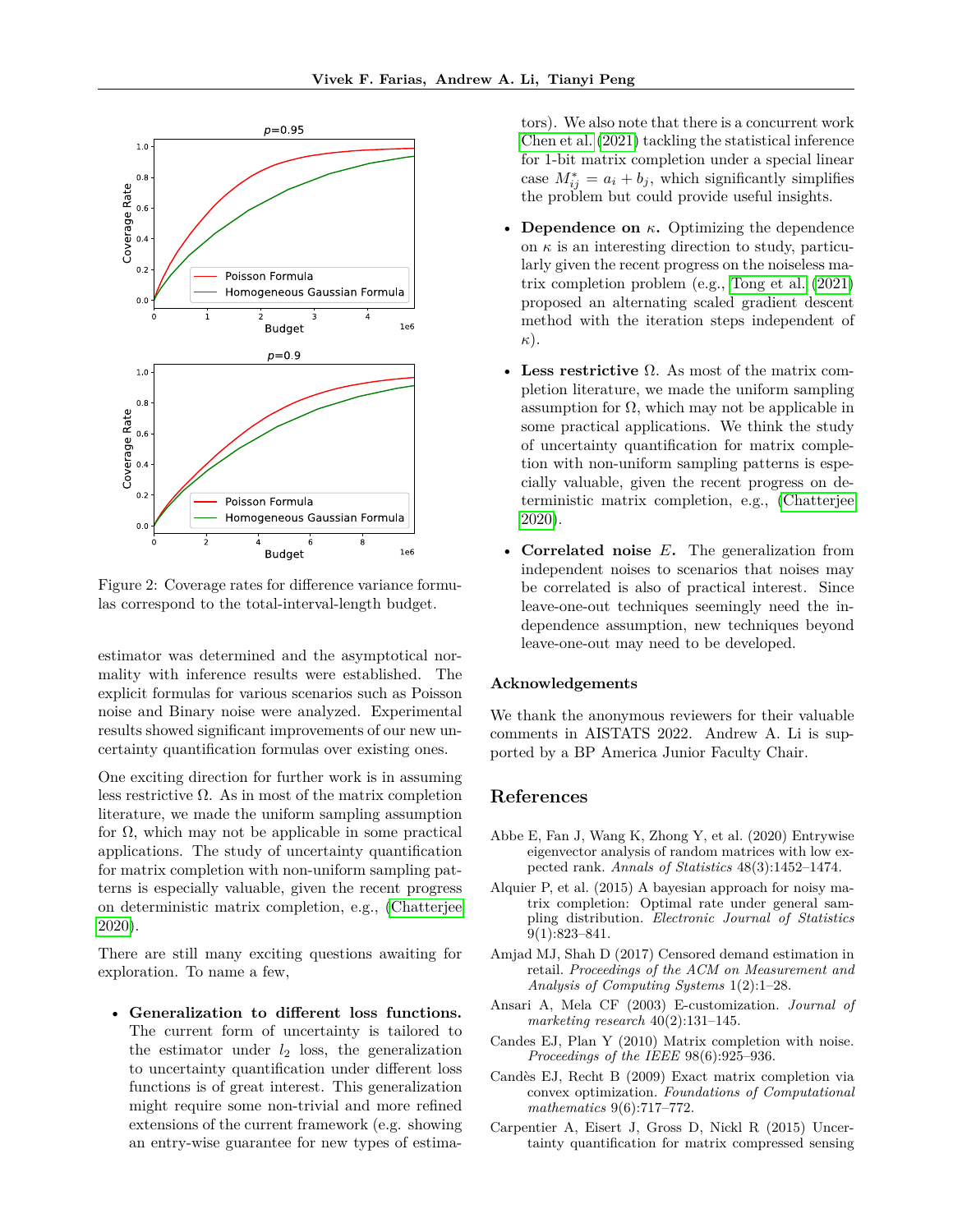and quantum tomography problems. *arXiv preprint arXiv:1504.03234* .

- <span id="page-9-17"></span>Carpentier A, Klopp O, Löffler M, Nickl R (2018) Adaptive confidence sets for matrix completion. *Bernoulli* 24(4A):2429–2460.
- <span id="page-9-30"></span>Cemgil AT (2008) Bayesian inference for nonnegative matrix factorisation models. *Computational intelligence and neuroscience* 2009.
- <span id="page-9-32"></span>Chatterjee S (2020) A deterministic theory of low rank matrix completion. *IEEE Transactions on Information Theory* 66(12):8046–8055.
- <span id="page-9-13"></span>Chen Y, Chi Y, Fan J, Ma C, Yan Y (2020) Noisy matrix completion: Understanding statistical guarantees for convex relaxation via nonconvex optimization. *SIAM journal on optimization* 30(4):3098–3121.
- <span id="page-9-12"></span>Chen Y, Fan J, Ma C, Yan Y (2019) Inference and uncertainty quantification for noisy matrix completion. *Proceedings of the National Academy of Sciences* 116(46):22931–22937.
- <span id="page-9-33"></span>Chen Y, Li C, Xu G (2021) A note on statistical inference for noisy incomplete 1-bit matrix. *arXiv preprint arXiv:2105.01769* .
- <span id="page-9-26"></span>Cribari-Neto F, Maria da Glória AL (2014) New heteroskedasticity-robust standard errors for the linear regression model. *Brazilian Journal of Probability and Statistics* 28(1):83–95.
- <span id="page-9-11"></span>Ding L, Chen Y (2020) Leave-one-out approach for matrix completion: Primal and dual analysis. *IEEE Transactions on Information Theory* 66(11):7274–7301.
- <span id="page-9-4"></span>Dong S, Absil PA, Gallivan K (2021) Riemannian gradient descent methods for graph-regularized matrix completion. *Linear Algebra and its Applications* 623:193– 235.
- <span id="page-9-28"></span>Eckart C, Young G (1936) The approximation of one matrix by another of lower rank. *Psychometrika* 1(3):211–218.
- Esseen CG (1942) On the liapunov limit error in the theory of probability. *Ark. Mat. Astr. Fys.* 28:1–19.
- <span id="page-9-9"></span>Farias V, Li A, Peng T (2021a) Learning treatment effects in panels with general intervention patterns. *Advances in Neural Information Processing Systems* 34.
- <span id="page-9-22"></span>Farias V, Li AA, Peng T (2021b) Near-optimal entrywise anomaly detection for low-rank matrices with subexponential noise. *International Conference on Machine Learning*, 3154–3163 (PMLR).
- <span id="page-9-29"></span>Farias VF, Li AA (2019) Learning preferences with side information. *Management Science* 65(7):3131–3149.
- <span id="page-9-19"></span>Fazayeli F, Banerjee A, Kattge J, Schrodt F, Reich PB (2014) Uncertainty quantified matrix completion using bayesian hierarchical matrix factorization. *2014 13th International Conference on Machine Learning and Applications*, 312–317 (IEEE).
- <span id="page-9-5"></span>Ge R, Lee JD, Ma T (2016) Matrix completion has no spurious local minimum. *arXiv preprint arXiv:1605.07272* .
- <span id="page-9-15"></span>Grover R, Srinivasan V (1987) A simultaneous approach to market segmentation and market structuring. *Journal of Marketing Research* 24(2):139–153.
- <span id="page-9-24"></span>Hayes AF, Cai L (2007) Using heteroskedasticityconsistent standard error estimators in ols regression:

An introduction and software implementation. *Behavior research methods* 39(4):709–722.

- <span id="page-9-25"></span>Imbens GW, Kolesar M (2016) Robust standard errors in small samples: Some practical advice. *Review of Economics and Statistics* 98(4):701–712.
- <span id="page-9-2"></span>Jain P, Netrapalli P, Sanghavi S (2013) Low-rank matrix completion using alternating minimization. *Proceedings of the forty-fifth annual ACM symposium on Theory of computing*, 665–674.
- <span id="page-9-0"></span>Keshavan RH, Montanari A, Oh S (2010) Matrix completion from a few entries. *IEEE transactions on information theory* 56(6):2980–2998.
- <span id="page-9-21"></span>Lakshminarayanan B, Pritzel A, Blundell C (2016) Simple and scalable predictive uncertainty estimation using deep ensembles. *arXiv preprint arXiv:1612.01474* .
- <span id="page-9-23"></span>Long JS, Ervin LH (2000) Using heteroscedasticity consistent standard errors in the linear regression model. *The American Statistician* 54(3):217–224.
- <span id="page-9-10"></span>Ma C, Wang K, Chi Y, Chen Y (2018) Implicit regularization in nonconvex statistical estimation: Gradient descent converges linearly for phase retrieval, matrix completion, and blind deconvolution. *Foundations of Computational Mathematics* 1–182.
- <span id="page-9-1"></span>Mazumder R, Hastie T, Tibshirani R (2010) Spectral regularization algorithms for learning large incomplete matrices. *The Journal of Machine Learning Research* 11:2287–2322.
- <span id="page-9-16"></span>McRae AD, Davenport MA (2019) Low-rank matrix completion and denoising under poisson noise. *arXiv preprint arXiv:1907.05325* .
- <span id="page-9-7"></span>Natarajan N, Dhillon IS (2014) Inductive matrix completion for predicting gene–disease associations. *Bioinformatics* 30(12):i60–i68.
- <span id="page-9-31"></span>Rossmann (2021) Rossmann store sales. [https:](https://www.kaggle.com/c/rossmann-store-sales) [//www.kaggle.com/c/rossmann-store-sales](https://www.kaggle.com/c/rossmann-store-sales), accessed: 2021-05-26.
- <span id="page-9-18"></span>Salakhutdinov R, Mnih A (2008) Bayesian probabilistic matrix factorization using markov chain monte carlo. *Proceedings of the 25th international conference on Machine learning*, 880–887.
- <span id="page-9-14"></span>Shi J, Katehakis MN, Melamed B, Xia Y (2014) Production-inventory systems with lost sales and compound poisson demands. *Operations Research* 62(5):1048–1063.
- <span id="page-9-8"></span>So AMC, Ye Y (2007) Theory of semidefinite programming for sensor network localization. *Mathematical Programming* 109(2):367–384.
- Stewart GW (1977) On the perturbation of pseudoinverses, projections and linear least squares problems. *SIAM review* 19(4):634–662.
- <span id="page-9-6"></span>Su X, Khoshgoftaar TM (2009) A survey of collaborative filtering techniques. *Advances in artificial intelligence* 2009.
- <span id="page-9-27"></span>Sun R, Luo ZQ (2016) Guaranteed matrix completion via non-convex factorization. *IEEE Transactions on Information Theory* 62(11):6535–6579.
- <span id="page-9-20"></span>Tanaka M (2021) Bayesian matrix completion approach to causal inference with panel data. *Journal of Statistical Theory and Practice* 15(2):1–22.
- <span id="page-9-3"></span>Tanner J, Wei K (2016) Low rank matrix completion by alternating steepest descent methods. *Applied and Computational Harmonic Analysis* 40(2):417–429.